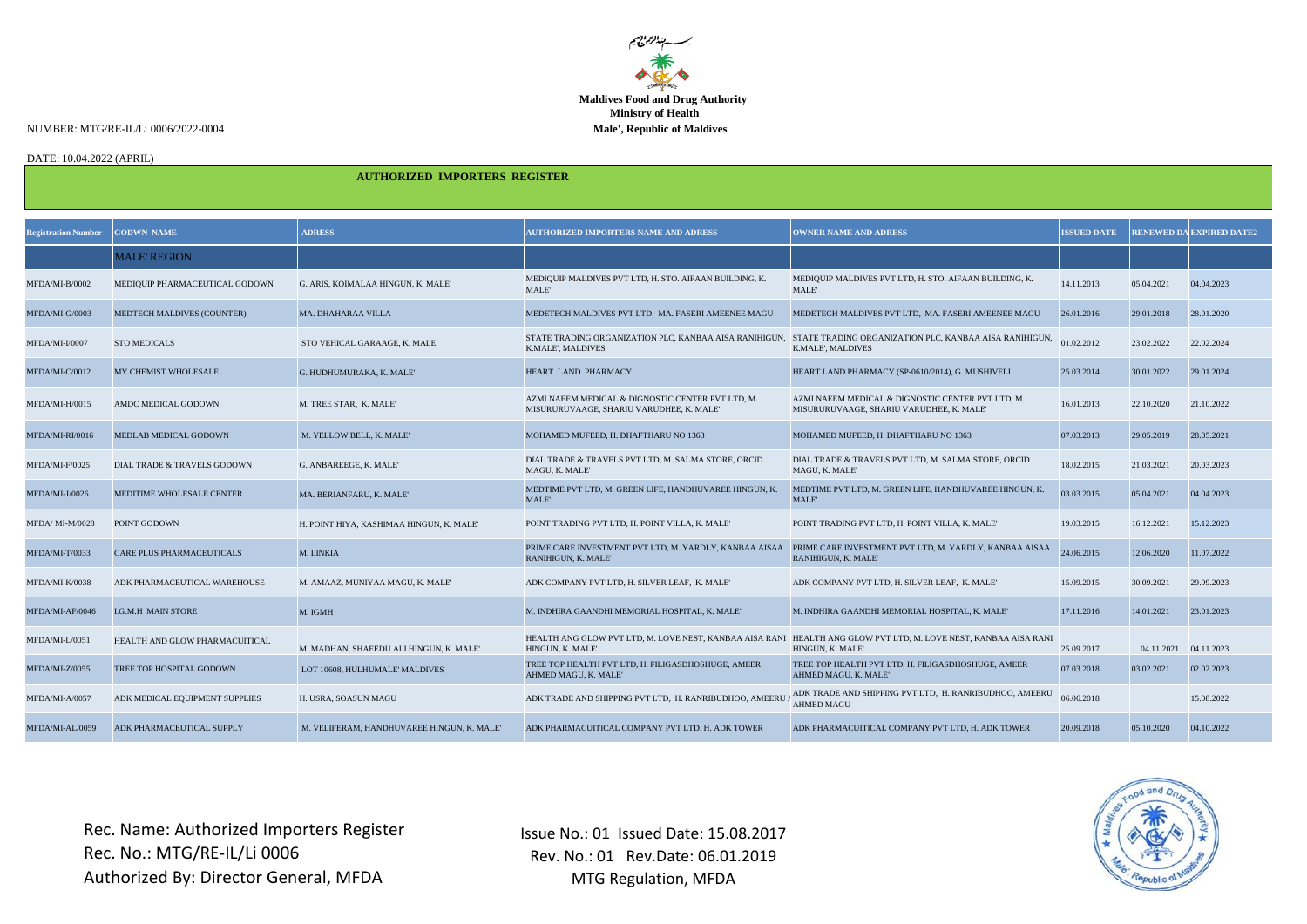| MFDA/MI-AQ/0061 | <b>WALDIVES PHARMACUITICAL PRODUCTS</b> | H. LUNCHMEAD, MAJEEDHEE MAGU, K. MALE'                               | WALDIVES PVT LTD, H. LUNCHMEAD, MAJEEDHEE MAGU, K.<br>MALE'                                                                                          | WALDIVES PVT LTD, H. LUNCHMEAD, MAJEEDHEE MAGU, K. MALE 06.11.2018                                                                  |            | 14.10.2021 | 13.10.2023 |
|-----------------|-----------------------------------------|----------------------------------------------------------------------|------------------------------------------------------------------------------------------------------------------------------------------------------|-------------------------------------------------------------------------------------------------------------------------------------|------------|------------|------------|
| MFDA/MI-Q/0063  | <b>IMDC GODOWN</b>                      | H. SELLFLOWER, HITHIGASMAGU, K. MALE', MALDIVES                      | MANAAM, K. MALE'                                                                                                                                     | INTERNATIONAL MEDICAL AND DIAGNOSTIC CENTER PVT LTD, G. INTERNATIONAL MEDICAL AND DIAGNOSTIC CENTER PVT LTD, G.<br>MANAAM, K. MALE' | 13.01.2019 | 06.01.2022 | 05.01.2024 |
| MFDA/MI-AA/0064 | <b>MAZI WHOLESALE CENTER</b>            | MA. SHEERAAZEE KANMATHEEGE. SHEERAAZEE<br>GOALHI, K. MALE', MALDIVES | MAZI CHEMIST (SP-1817/2015)ZAAHIRA MOHAMED, NOOFARUGE,<br>LH. KURENDHOO                                                                              | ZAAHIRA MOHAMED, NOOFARUGE, LH. KURENDHOO                                                                                           | 20.01.2019 | 06.01.2021 | 05.01.2023 |
| MFDA/MI-I/0065  | MEDICAL WAREHOUSE                       | STO NO: 1, BODUTHAKURUFAANU MAGU, K.MALE',<br><b>MALDIVES</b>        | STATE TRADING ORGANIZATION PLC, KANBAA AISA RANIHIGUN, STATE TRADING ORGANIZATION PLC, KANBAA AISA RANIHIGUN<br>K.MALE', MALDIVES                    | K.MALE', MALDIVES                                                                                                                   | 20.01.2019 | 14.02.2022 | 13.02.2024 |
| MFDA/MI-V/0067  | LIFE SUPPORT WAREHOUSE                  | H. VAATHI, BURUZU MAGU, K. MALE', MALDIVES                           | LIFE SUPPORT PVT LTD, M. HEENA VILL, K. MALE'                                                                                                        | LIFE SUPPORT PVT LTD, M. HEENA VILL, K. MALE'                                                                                       | 12.03.2019 | 19.04.2021 | 18.04.2023 |
| MFDA/MI-AE/0068 | WIND WARD GODOWN                        | M. VIHAFARU, MURAGA MAGU, K. MALE', MALDIVES                         | WIND WARD MALDIVES PVT LTD, G. SHADY GEOUND, K. MALE'                                                                                                | WIND WARD MALDIVES PVT LTD, G. SHADY GEOUND, K. MALE'                                                                               | 24.07.2019 | 23.12.2021 | 22.12.2023 |
| MFDA/MI-G/0069  | <b>FANAARU WAREHOUSE</b>                | MA. FANAARU, K. MALE; MALDIVES                                       | MEDTECH MALDIVES PVT LTD, MA. FASERI, K. MALE, MALDIVES MEDTECH MALDIVES PVT LTD, MA. FASERI, K. MALE, MALDIVES                                      |                                                                                                                                     | 07.08.2019 | 21.07.2020 | 20.07.2022 |
| MFDA/MI-AS/0070 | AW PHARMACEUTICALS GODOWN               | M. MYSONS, KOARUKENDI MAGU, K. MALE'                                 | AW PHARMACEUTICAL PVT LTD, G. GALOLHUAAGE, MAJEEDHEE AW PHARMACEUTICAL PVT LTD, G. GALOLHUAAGE, MAJEEDHEE<br>MAGU, K. MALE'                          | MAGU, K. MALE'                                                                                                                      | 07.08.2019 | 30.09.2021 | 22.09.2023 |
| MFDA/MI-AO/0071 | EVE PHARMACY WAREHOUSE                  | M. HALI, FEEROZE MAGU, K. MALE', MALDIVES                            | EVE PHARMACY, M. PINKFLOWER, K. MALE'                                                                                                                | DR. IBRAHIM JAUFAR A076039, M. PINK FLOWER, K. MALE'                                                                                | 07.08.2019 | 11.01.2021 | 10.01.2023 |
| MFDA/MI-AJ/0072 | F & C PHARMACEUTICAL SUPPLIER           | H. SIKKAGE, K. MALE', MALDIVES                                       | F & C PHARMACEUTICAL SUPPLIER, H. SIKKAGE, K. MALE', MALDI F & C PVT LTD. MA. BLUE SEVEN, KURIKEELA MAGU                                             |                                                                                                                                     | 17.09.2019 |            | 16.09.2021 |
| MFDA/MI-AT/0073 | <b>MEDICOM GODOWN</b>                   | G. GOFI, KOIMALAA HINGUN, K.MALE', MALDIVES                          | MEDICOM PVT LTD, MA. 59, ORCHID MAGU, K. MALE', MALDIVES                                                                                             | MEDICOM PVT LTD, C-0201/2001, MA. 59, ORCHID MAGU, K. MALE',<br><b>MALDIVES</b>                                                     | 01.10.2019 | 08.11.2021 | 07.11.2023 |
| MFDA/MI-AU/0074 | <b>NAADU PVT LTD</b>                    | M. AHMADHEE ABAADHU, DHILBAHAARU HINGUN, K.<br>MALE'                 | NAADU PVT LTD, C-1235/2017, MA. GULHEEGE, IBRAHIM HASSAN NAADU PVT LTD, C-1235/2017, MA. GULHEEGE, IBRAHIM HASSAN<br>DHIDHI MAGU, K. MALE', MALDIVES | DHIDHI MAGU, K. MALE', MALDIVES                                                                                                     | 27.10.2019 | 13.09.2021 | 12.09.2023 |
| MFDA/MI-AV/0075 | AV PHARMACEUTICALS                      | M. RANDHOO, HANDHUVAREE HINGUN, K. MALE'                             | AV PHARMACEUTICALS, (S.P 15182019) H. FINIFENMAAGE,<br>K.MALE', MALDIVES                                                                             | AV PHARMACEUTICALS, (S.P 15182019) H. FINIFENMAAGE,<br>K.MALE', MALDIVES                                                            | 24.11.2019 | 06.12.2021 | 05.12.2023 |
| MFDA/MI-AX/0077 | <b>OMED PHARMACEUTICALS</b>             | M. NAARIGUGASDHOSHUGE, GULZAARU GOALHI, K.<br>MALE'                  | AHMED RASHEED, A012717, NAARIGUGASDHOSHUGE, GULZAARU   AHMED RASHEED, A012717, NAARIGUGASDHOSHUGE, GULZAARU<br><b>GOALHI, K. MALE'</b>               | <b>GOALHI, K. MALE'</b>                                                                                                             | 13.02.2020 |            | 12.02.2022 |
| MFDA/MI-BA/0080 | PRIME MEDIX                             | HULHUMALE GOATHI NO: 10583 (VINCA), K.<br><b>HULHUMALE</b>           | PRIME TRADING PVT LTD, G. GAAKOSHI, K.MALE                                                                                                           | PRIME TRADING PVT LTD, G. GAAKOSHI, K.MALE                                                                                          | 16.08.2020 |            | 15.08.2022 |
| MFDA/MI-BC/0082 | FAITH PHARMACY WHOLESALE                | M ZUVAARIMAAGE, K.MALE'                                              | ABDULLA ZIYAD, A027832, FEEROAZGE, LH. KURENDHOO'                                                                                                    | ABDULLA ZIYAD, A027832, FEEROAZGE, LH. KURENDHOO'                                                                                   | 05.10.2020 |            | 04.10.2022 |
| MFDA/MI-AP/0084 | PHARMACON CHEMIST GODOWN                | G. MORNING STAR, K.MALE'                                             | PHARMACON MALDIVES PVT LTD. H. ROANU WEST, K.MALE'                                                                                                   | PHARMACON MALDIVES PVT LTD. H. ROANU WEST. K.MALE'                                                                                  | 10.11.2020 |            | 09.11.2022 |
| MFDA/MI-K/0085  | ADK PHARMACEUTICAL SUPPLY               | M. SHAMROCK, K. MALE'                                                | ADK PHARMACUITICAL COMPANY PVT LTD, H. ADK TOWER                                                                                                     | ADK PHARMACUITICAL COMPANY PVT LTD, H. ADK TOWER                                                                                    | 14.01.2021 |            | 13.01.2023 |
| MFDA/MI-BF/0088 | <b>MEDISERVE</b>                        | MA. SHELTER                                                          | HOST TREASURE MALDIVES PVT LTD, MA. KAALHIVAH                                                                                                        | HOST TREASURE MALDIVES PVT LTD, MA. KAALHIVAH                                                                                       | 16.11.2021 |            | 15.11.2023 |
| MFDA/MI-BG/0089 | MEDLAND (PVT) LTD                       | G. OTTARU                                                            | MEDLAND PVT LTD, M.DHOONIFUSHI                                                                                                                       | MEDLAND PVT LTD, M.DHOONIFUSHI                                                                                                      | 23.11.2021 |            | 22.11.2023 |
| MFDA/MI-BH/0090 | <b>VITALCARE WAREHOUSE</b>              | <b>G. KANDUVAIGE GRD FLOOR</b>                                       | VITAL CARE PRIVATE LIMITED, H. YARDLY DHEKUNUBAI                                                                                                     | VITAL CARE PRIVATE LIMITED, H. YARDLY DHEKUNUBAI                                                                                    | 06.12.2021 |            | 05.12.2023 |
| MFDA/MI-BJ/0092 | <b>HIGHCAREMED</b>                      | H. HICOAST IST FLOOR                                                 | HIGHCAREMED PVT LTD. H. HICOAST                                                                                                                      | HIGHCAREMED PVT LTD. H. HICOAST                                                                                                     | 18.01.2022 |            | 17.01.2024 |
| MFDA/MI-BK/0093 | <b>CARE PHARMA</b>                      | MA. SILENT                                                           | HEALTH AND GLOW PVT LTD (C-0436/2008), M. LOVE NEST                                                                                                  | HEALTH AND GLOW PVT LTD (C-0436/2008), M. LOVE NEST                                                                                 | 02.02.2022 |            | 01.02.2024 |
| MFDA/MI-O/0030  | ATOLLS PHARMACY WAREHOUSE               | MA. LUNBOGE                                                          | ATOLLS PHARMACY, S.P 0027/2015, S. MEEDHOO                                                                                                           | ATOLLS PHARMACY (SP-0027/2015)                                                                                                      | 19.10.2017 | 07.04.2022 | 06.04.2024 |

Issue No.: 01 Issued Date: 15.08.2017 Rev. No.: 01 Rev.Date: 06.01.2019 MTG Regulation, MFDA